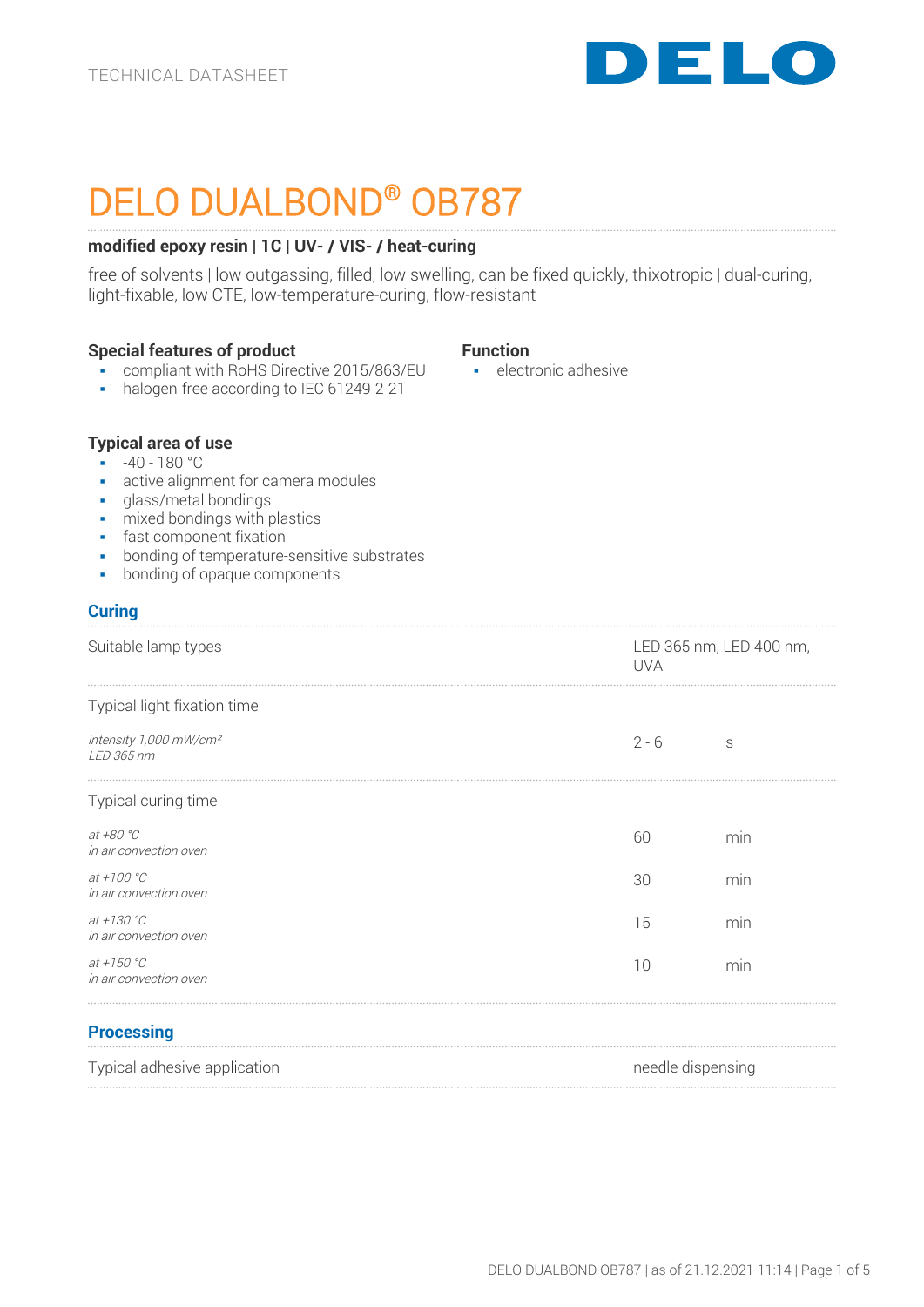

| Conditioning time (typical)                                                                                                                      |                 |                   |
|--------------------------------------------------------------------------------------------------------------------------------------------------|-----------------|-------------------|
| when stored in cold conditions<br>in containers up to 50 ml                                                                                      |                 | h                 |
| when stored in cold conditions<br>in containers up to 310 ml                                                                                     | 3               | h                 |
| Processing time                                                                                                                                  |                 |                   |
| at rt approx. +23 °C                                                                                                                             | 120             | h                 |
| Storage life in unopened original container                                                                                                      |                 |                   |
| at -45 °C to -15 °C                                                                                                                              | 6               | month(s)          |
| <b>Technical properties</b>                                                                                                                      |                 |                   |
| Color in uncured condition                                                                                                                       | whitish         |                   |
| Transparency                                                                                                                                     | opaque          |                   |
| Color in cured condition in 0.1 mm layer thickness                                                                                               | yellowish       |                   |
| Transparency in cured condition in 0.1 mm layer thickness                                                                                        | translucent     |                   |
| Fluorescence                                                                                                                                     | fluorescent     |                   |
| Filler particle type                                                                                                                             | minerals        |                   |
| Filler particle size                                                                                                                             | $d98 = 8 \mu m$ |                   |
| Filler content                                                                                                                                   | 50              | wt. %             |
| <b>Parameters</b>                                                                                                                                |                 |                   |
| Density<br>liquid                                                                                                                                | 1.5             | g/cm <sup>3</sup> |
| Viscosity<br>liquid   Rheometer   Shear rate: 10 1/s   Gap: 500 µm                                                                               | 46800           | mPa·s             |
| Thixotropy index<br>liquid   Rheometer   Gap: 500 µm                                                                                             | 7.0             |                   |
| Maximum curable layer thickness<br>DELO Standard 20   White substrate   365 nm   200 mW/cm <sup>2</sup>   60 s   Plus   at approx. +23 °C   24 h | 0.5             | mm                |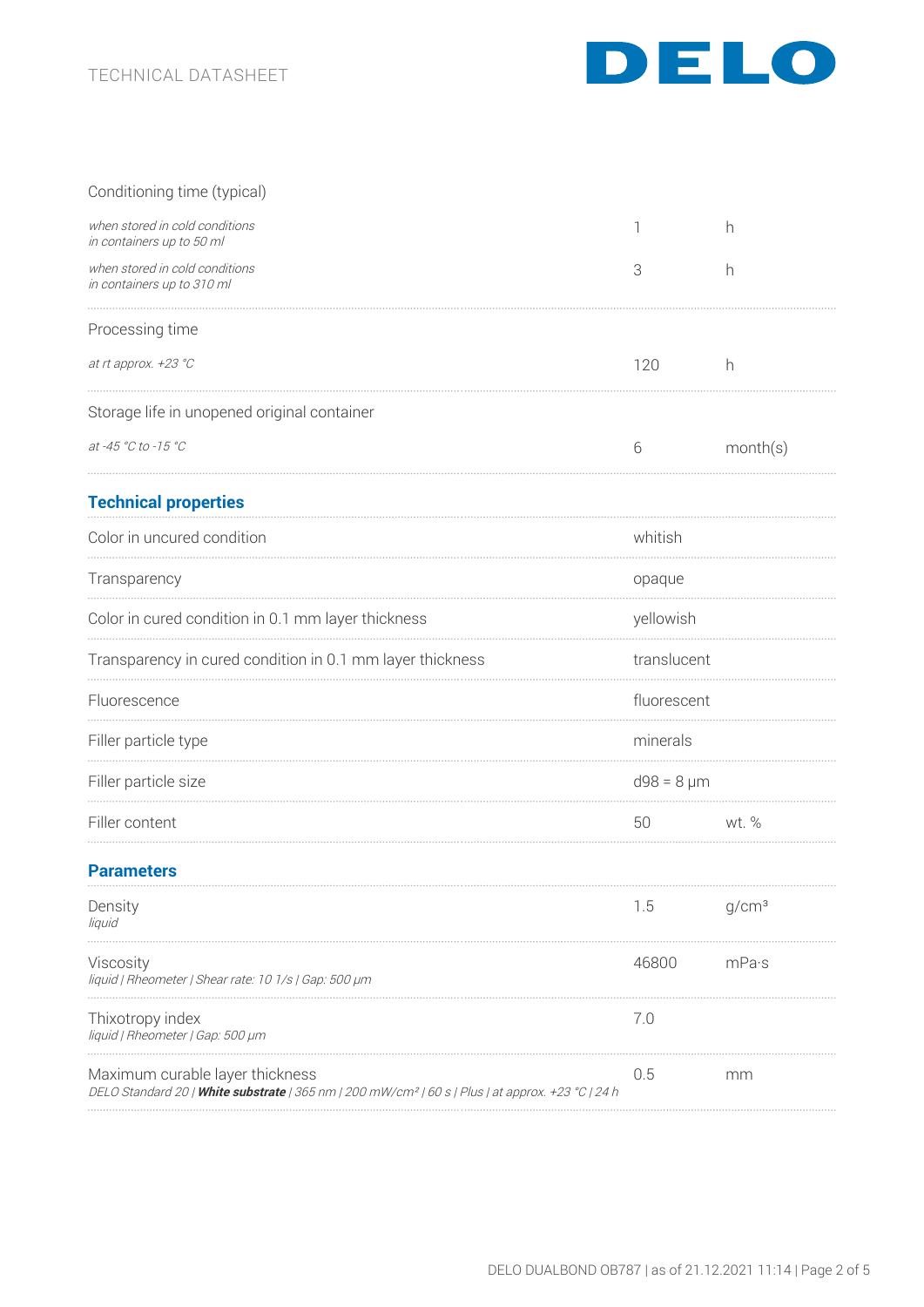

| Compression shear strength<br>DELO Standard 5   AI   AI   130 °C   15 min                                                                                      | 27   | MPa          |
|----------------------------------------------------------------------------------------------------------------------------------------------------------------|------|--------------|
| Compression shear strength<br>DELO Standard 5   Al, anodized   Al, anodized   130 °C   15 min                                                                  | 50   | MPa          |
| Compression shear strength<br>DELO Standard 5   FR4   FR4   130 °C   15 min                                                                                    | 11   | MPa          |
| Compression shear strength<br>DELO Standard 5   Glass   Glass   365 nm   200 mW/cm <sup>2</sup>   15 s   Plus   at approx. +23 °C   24 h                       | 20   | <b>MPa</b>   |
| Compression shear strength<br>DELO Standard 5   Glass   Glass   130 °C   15 min                                                                                | 20   | MPa          |
| Compression shear strength<br>DELO Standard 5   LCP MR25   LCP MR25   130 °C   15 min                                                                          | 3    | MPa          |
| Compression shear strength<br>DELO Standard 5   PC   PC   130 °C   15 min                                                                                      | 42   | MPa          |
| Tensile strength<br>by the criteria of DIN EN ISO 527   365 nm   200 mW/cm <sup>2</sup>   15 s   Plus   130 °C   15 min                                        | 46   | MPa          |
| Elongation at tear<br>by the criteria of DIN EN ISO 527   365 nm   200 mW/cm <sup>2</sup>   15 s   Plus   130 °C   15 min                                      | 0.8  | $\%$         |
| Young's modulus<br>DMTA   365 nm   200 mW/cm <sup>2</sup>   15 s   Plus   130 °C   15 min                                                                      | 7000 | MPa          |
| Shore hardness D<br>by the criteria of DIN EN ISO 868   365 nm   200 mW/cm <sup>2</sup>   15 s   Plus   130 °C   15 min                                        | >90  |              |
| Glass transition temperature<br>DMTA   365 nm   200 mW/cm²   15 s   Plus   130 °C   15 min                                                                     | 185  | $^{\circ}$ C |
| Coefficient of linear expansion<br>DELO Standard 26   TMA   Evaluation T: 30 °C - 50 °C   365 nm   200 mW/cm <sup>2</sup>   15 s   Plus   130 °C  <br>15 min   | 45   | ppm/K        |
| Coefficient of linear expansion<br>DELO Standard 26   TMA   Evaluation T: 140 °C - 170 °C   365 nm   200 mW/cm <sup>2</sup>   15 s   Plus   130 °C<br>  15 min | 79   | ppm/K        |
| Shrinkage<br>DELO Standard 13   365 nm   200 mW/cm <sup>2</sup>   15 s   Plus   130 °C   15 min                                                                | 1.5  | vol. %       |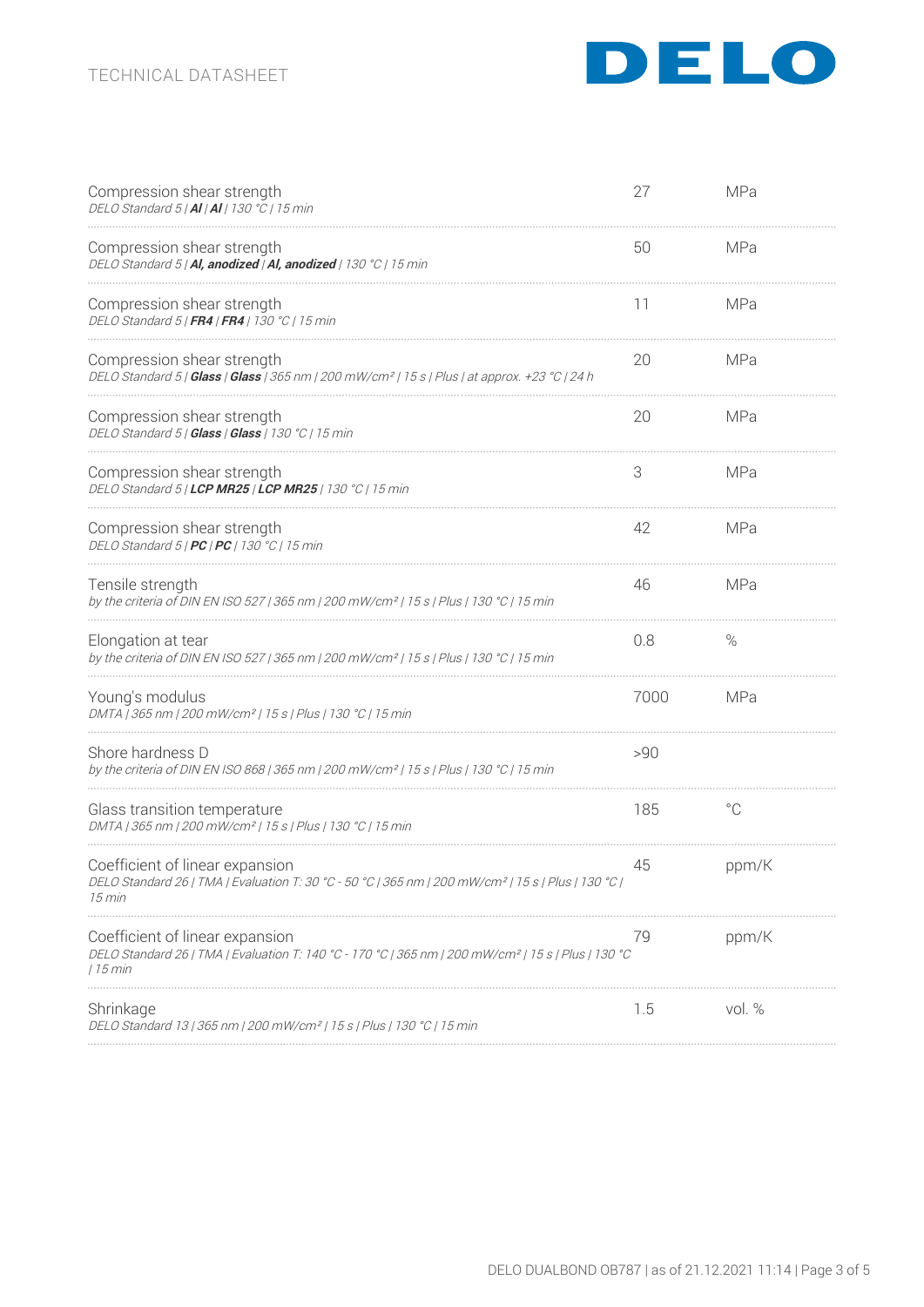

| Water absorption<br>by the criteria of DIN EN ISO 62   Layer thickness: 4 mm   365 nm   200 mW/cm <sup>2</sup>   15 s   Plus   130 °C<br>[2] [2] T5 min   Type of storage: Media   Medium: Distilled water   Storage temperature: at approx. +23 [1]<br>Duration: 24 h |     | wt % |
|------------------------------------------------------------------------------------------------------------------------------------------------------------------------------------------------------------------------------------------------------------------------|-----|------|
| Relative permittivity<br>by the criteria of DIN 53483-2   60 mW/cm <sup>2</sup>   60 s   Plus   130 °C   15 min   1 kHz                                                                                                                                                | 32  |      |
| Relative permittivity<br>by the criteria of DIN 53483-2   60 mW/cm <sup>2</sup>   60 s   Plus   130 °C   15 min   1 MHz                                                                                                                                                | 2 q |      |
| Relative permittivity<br>by the criteria of DIN 53483-2   60 mW/cm <sup>2</sup>   60 s   Plus   130 °C   15 min   100 kHz                                                                                                                                              |     |      |

### **Converting table**

| $\mathsf{P}$ $\mathsf{F}$ | $=$ (°C x 1.8) + 32             | 1 MPa = 145.04 psi               |
|---------------------------|---------------------------------|----------------------------------|
|                           | 1 inch = $25.4$ mm              | 1 GPa = 145.04 ksi               |
|                           | 1 mil = $25.4 \,\mathrm{\mu m}$ | $1 \text{ cP} = 1 \text{ mPa·s}$ |
|                           | $1 oz = 28.3495 g$              | $= 0.225$ lb<br>1 N              |
|                           |                                 |                                  |

# **General curing and processing information**

The curing time stated in the technical data was determined in the laboratory. It can vary depending on the adhesive quantity and component geometry and is therefore a reference value.The heating time of the components must be added to the actual curing time. It depends on component size and type of heat input. The specified curing temperature must be reached directly at the adhesive.Increasing or decreasing the curing temperature and / or irradiation intensity and / or irradiation time shortens or prolongs the curing time and can lead to changed physical properties.Parameters can vary for pure light curing, pure heat curing and a combination of light and heat curing.Depending on the adhesive quantity used, exothermic reaction heat is generated which can lead to overheating. In this case, a lower curing temperature is to be selected.All curing or light fixation parameters depend on material thickness and absorption, adhesive layer thickness, lamp type and distance between lamp and adhesive layer.Curing until final strength proceeds within 24 hours at room temperature.Light and heat curing mechanisms can be used independently.High temperatures during or after curing can lead to post-crosslinking of the adhesive which influences the physical properties of the bond.Values measured after 24 h at approx. 23 °C / 50 % r.h., unless otherwise specified.

### **General**

The data and information provided are based on tests performed under laboratory conditions. Reliable information about the behavior of the product under practical conditions and its suitability for a specific purpose cannot be concluded from this. It is the customer's responsibility to test the suitability of a product for the intended purpose by considering all specific requirements and by applying standards the customer deems suitable (e. g. DIN 2304-1). Type, physical and chemical properties of the materials to be processed with the product, as well as all actual influences occurring during transport, storage, processing and use, may cause deviations in the behavior of the product compared to its behavior under laboratory conditions. All data provided are typical average values or uniquely determined parameters measured under laboratory conditions. The data and information provided are therefore no guarantee for specific product properties or the suitability of the product for a specific purpose.